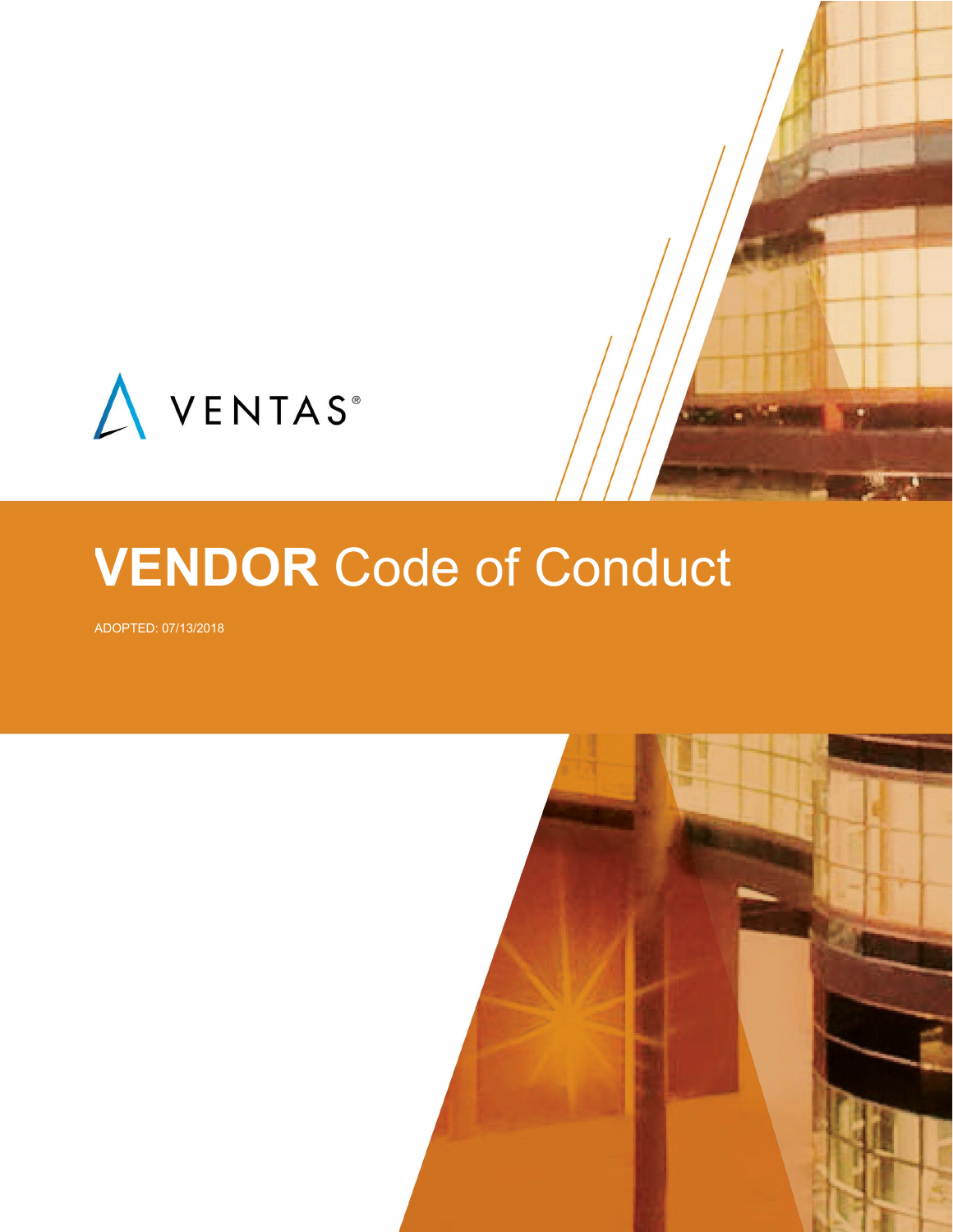

## **TABLE OF CONTENTS**

| <b>Contents</b>                                           | <b>Page Number</b> |
|-----------------------------------------------------------|--------------------|
| Compliance with the Vendor Code                           | 3                  |
| Legal and Regulatory Compliance Practices                 | 3                  |
| Confidentiality and Data Protection                       | 3                  |
| Human Rights and Labor Standards                          | 3                  |
| Health & Safety                                           | $\overline{4}$     |
| Environment                                               | $\overline{4}$     |
| Anti-Corruption, Fair Competition, and Business Practices | $\overline{4}$     |
| Financial Responsibility/Accurate Records                 | $\overline{4}$     |
| Reporting                                                 | 4                  |
| Codes of Conduct and Sub-tier Vendors                     | 4                  |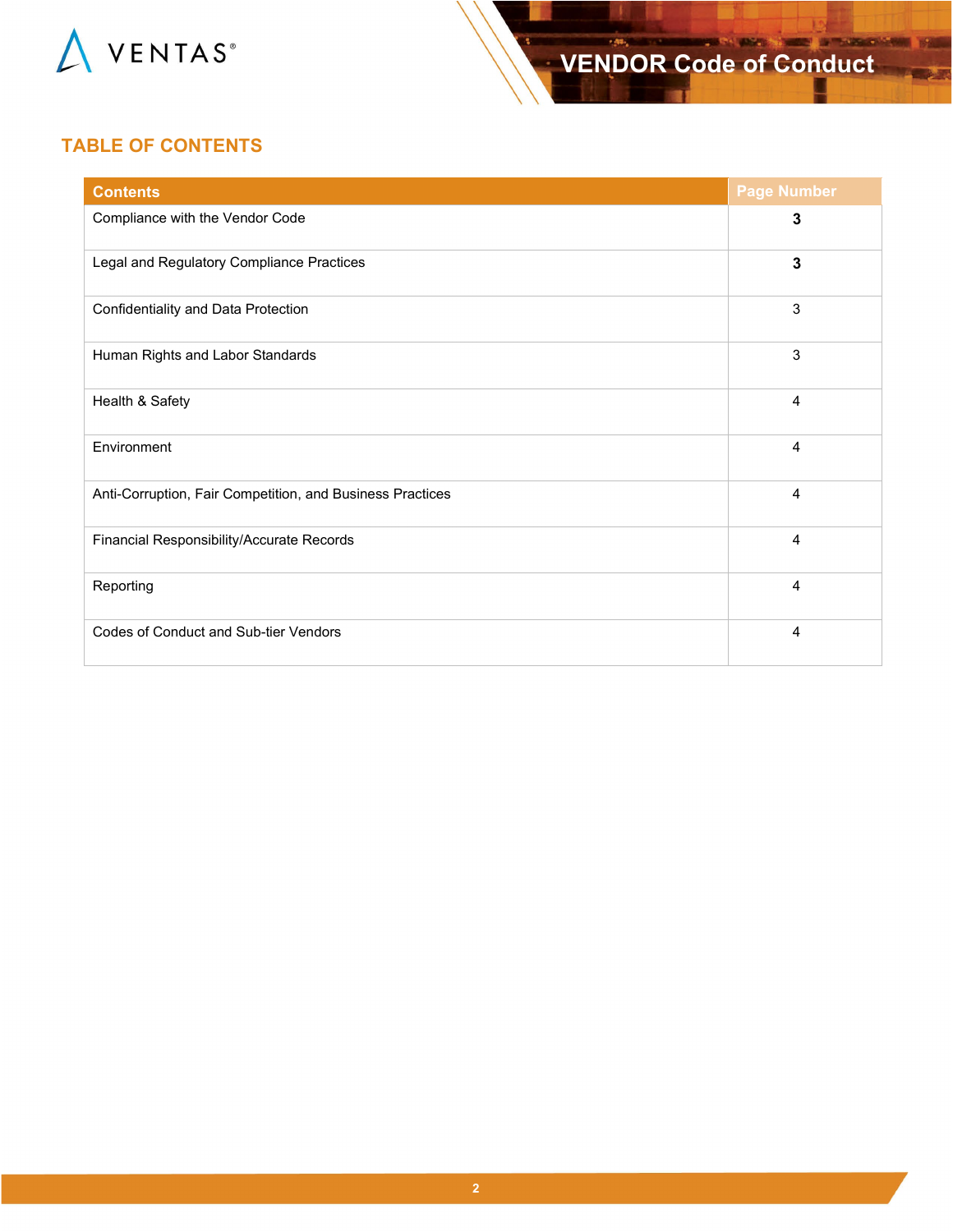

Ventas, Inc. (together with its controlled subsidiaries, "Ventas" or the "Company") is committed to fair and ethical business conduct, consistent with its Global Code of Ethics and Business Conduct. The Company requires its partners, suppliers, and vendors, as well as their employees, agents and subcontractors, to embrace this commitment to integrity by complying with the Ventas Vendor Code of Conduct (the "Code").

## **COMPLIANCE WITH THE VENDOR CODE**

The Code may not cover every situation a Vendor may face. When in doubt or when there are questions or concerns about a violation of the Code, Vendors can seek guidance from the Ventas legal department, or the Ventas whistleblower hotline, at *[https://secure.ethicspoint.com](https://secure.ethicspoint.com/)*

Though Vendors must self-monitor, they should be able to demonstrate their compliance with this Code upon the Company's request. If a Vendor is noncompliant, the Company reserves the right to take appropriate actions, including contract termination. The Company may require removal from the Ventas account of any Vendor personnel who behaves in manner that is unlawful or incompatible with this Code.

## **LEGAL AND REGULATORY COMPLIANCE PRACTICES**

Vendors must conduct business in full compliance with laws and regulations applicable to their business. Nothing in this Code grants additional rights or expectations to a Vendor or alters the Company's contractual or legal rights. Ventas reserves the right to modify this Code at any time in its sole discretion, without prior notice.

#### **CONFIDENTIALITY AND DATA PROTECTION**

You may be entrusted with proprietary and personal information. Vendors should uphold all legal obligations and otherwise ensure protection of all sensitive information, including confidential, proprietary, and personal information. Information should not be used for any purpose beyond the scope of the business arrangement with the Company without prior authorization.

Vendors must also ensure information remains private by maintaining adequate cyber security and complying with all laws and regulations to mitigate risk of a data breach.

#### **HUMAN RIGHTS AND LABOR STANDARDS**

We expect our Vendors to treat people with respect and dignity, encourage diversity, promote equal opportunity for all, and help create an inclusive and ethical culture.

- **Wages and Benefits**: Vendors must comply with all applicable wage and compensation requirements under applicable labor laws for regular work, overtime, maximum hours, piece rates, and other elements of compensation and employee benefits. The Company encourages Vendors to work toward improving standards of living and quality of life for their employees and communities.
- **Freedom of Association:** Ventas believes its employees are its most important asset and values employee engagement. The Company expects its Vendors to adhere to applicable laws regarding the right of their employees to affiliate with lawful organizations without interference.
- **Nondiscrimination:** The Company believes that employment should be based solely on a person's ability and not personal characteristics. Vendors shall maintain a workplace free of unlawful discrimination, which includes race, gender, marital status, age, color, religion, national origin, disability, veteran status, sexual orientation, or any other characteristic or status protected by law. Employees shall not be subject to verbal, physical, sexual or psychological abuse, harassment, and shall be treated with respect and dignity.
- **Prevention of Underage Labor:** Vendors must comply with all applicable minimum age labor laws and not use child labor. Workers must be no younger than the minimum age for employment under applicable law.